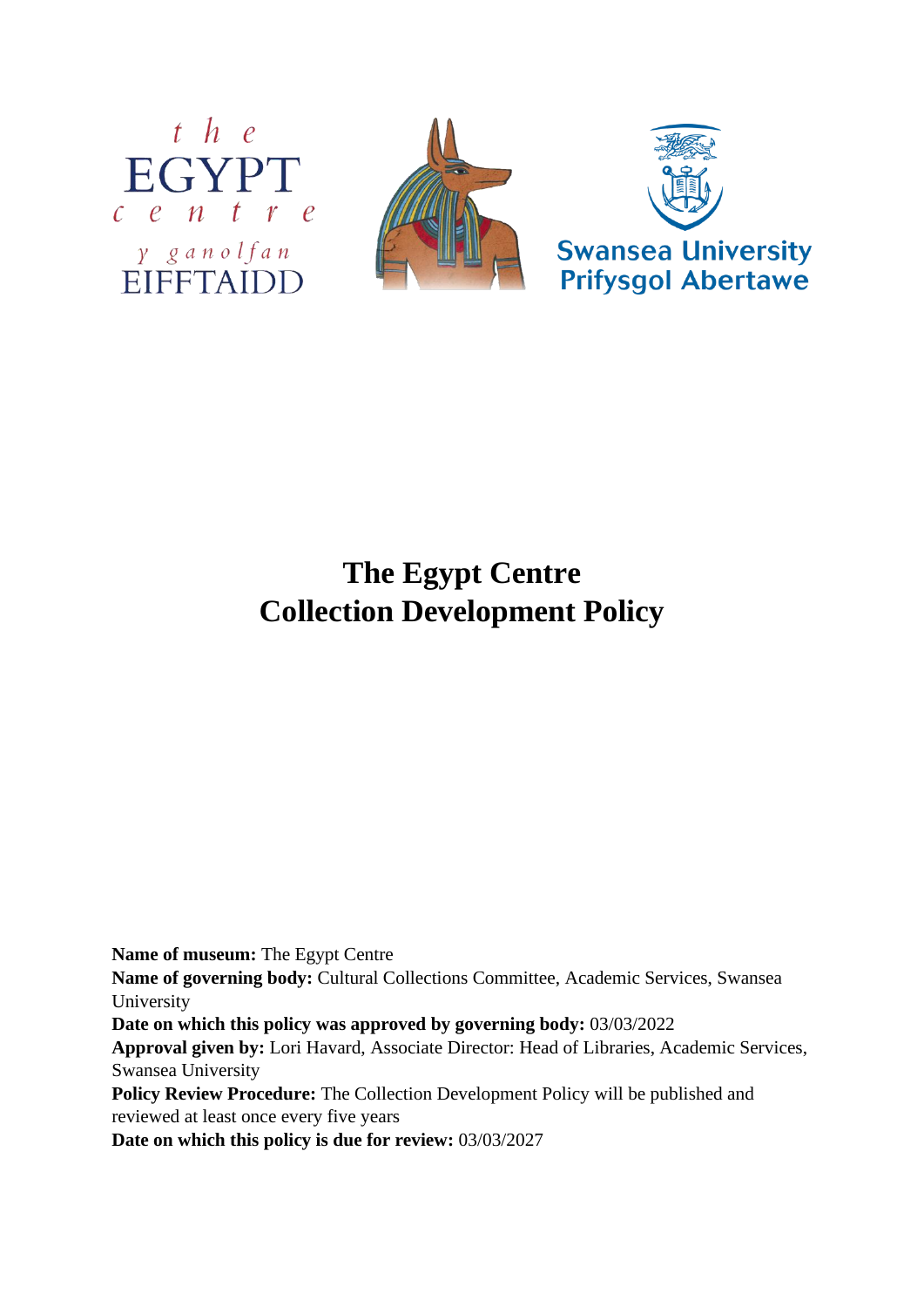#### **1. Relationship to other relevant policies/plans of the organisation**

1.1. The Museum's statement of purpose is:

"The Egypt Centre aims to collect, interpret, and care for Egyptian archaeological material and related documentation in order to enhance the education and cultural life of Wales and beyond, now and in the future".

"Related documentation" includes items relating to the history of the perception of ancient Egypt. To this end, the Museum has three core activities: education, widening participation, and preservation of the collection.

- 1.2. The governing body will ensure that both acquisition and disposal are carried out openly and with transparency.
- 1.3. By definition, the Museum has a long-term purpose and holds collections in trust for the benefit of the public in relation to its stated objectives. The governing body therefore accepts the principle that sound curatorial reasons must be established before consideration is given to any acquisition to the collection, or the disposal of any items in the Museum's collection.
- 1.4. Acquisitions outside the current stated policy will only be made in exceptional circumstances.
- 1.5. The Museum recognises its responsibility, when acquiring additions to its collections, to ensure that care of collections, documentation arrangements, and use of collections will meet the requirements of the Museum Accreditation Standard. This includes using SPECTRUM primary procedures for collections management. It will take into account limitations on collecting imposed by such factors as staffing, storage, and care of collection arrangements.
- 1.6. The Museum will undertake due diligence and make every effort not to acquire whether by purchase, gift, bequest, or exchange—any object or specimen unless the governing body or responsible officer is satisfied that the Museum can acquire a valid title to the item in question.
- 1.7. The Museum will not undertake disposal motivated principally by financial reasons.

# **2. History of the collections**

The earliest collection of ancient artefacts in Swansea University date to the 1960s. The outline for how this took place can be read in an article written by Gwyn Griffiths entitled "Museum Efforts before Wellcome", which appeared in *Inscriptions*, December 2000. It is available online here: [http://www.egypt.swan.ac.uk/wp-content/uploads/2010/12/](http://www.egypt.swan.ac.uk/wp-content/uploads/2010/12/inscriptions5.pdf) [inscriptions5.pdf.](http://www.egypt.swan.ac.uk/wp-content/uploads/2010/12/inscriptions5.pdf) Among these objects was a bust of Nefertiti (W1011), a copy of the famous original in Berlin. This item had been purchased by Prof. Kerferd from the Berlin State Museums in the 1960s and is now on display at the entrance of the Egypt Centre. Other items include four pieces of Classical pottery.<sup>1</sup>

Between the 1960s and 1997, other Classical (i.e. non-Egyptological) items were collected by the Department of Classics and Ancient History. Due to the lack of a professional curator the status of some items, whether given as gifts or loans, is unclear.

<sup>&</sup>lt;sup>1</sup> It is possible that other items were also collected by Prof. Kerferd but have been incorrectly attributed to the Wellcome Collection.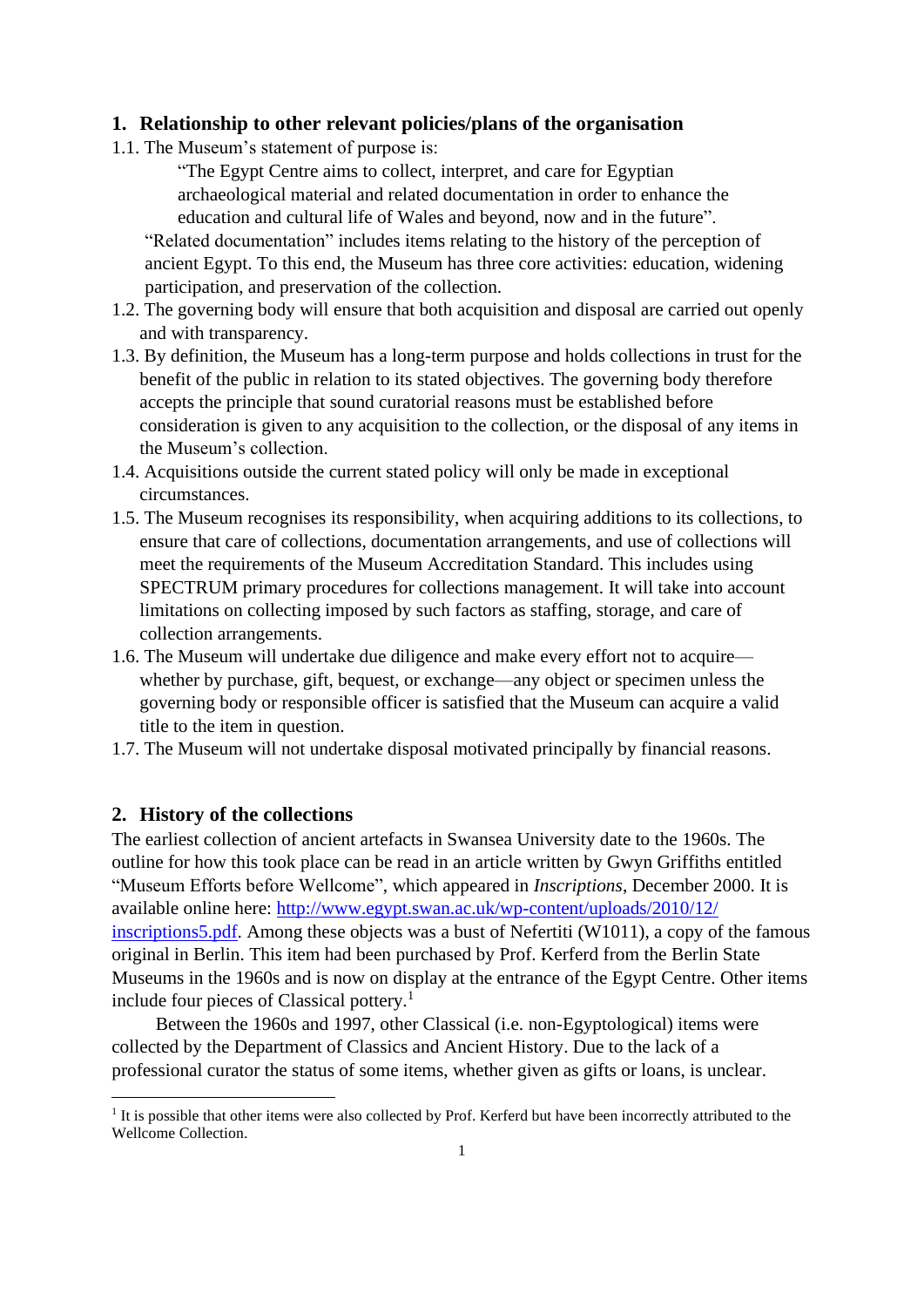These were handed over to the care of the Egypt Centre early in 1998, as it was felt that such items would be better cared for under the remit of the Museum with a professional curator. These numbered around sixty-nine items.

The present museum is largely based upon a selection of items brought together by the pharmacist Sir Henry Wellcome (James 1994; Turner 1980). When he died in 1936, his collection was cared for by trustees, who were eventually based in London. Much of the collection was dispersed to various museums in Britain, but by the early 1970s some of it remained in the basement of the Petrie Museum. Gwyn Griffiths, lecturer in the Classics Department of University College Swansea (now Swansea University), and David Dixon, lecturer in Egyptology at University College London, arranged for a selection of the artefacts to come to Swansea. In 1971, ninety-two crates of material arrived in South Wales. Most of the items were ancient Egyptian, though a small number were not. It was agreed that the University accept all the collection, or none. The collection was later supplemented by fortyeight ancient Egyptian pottery vases from the Wellcome collection and two plaster copies of ancient Egyptian reliefs.

Kate Bosse-Griffiths, wife of Gwyn Griffiths and an Egyptologist, carefully unpacked the items and rediscovered a wealth of objects, some of which were still wrapped in 1930s newspapers. Kate succeeded in setting up a small museum that resided in the Chemistry Department for two years. However, under the patronage of Prof. Gould, a small room in the Classics Department soon housed the group. Roger Davies, the Arts Faculty photographer, and his wife assisted Kate in the setting up of the exhibition. In 1973, the Royal Scottish Museum, Edinburgh (now National Museums Scotland) gave fifteen small faience amulets.

The collection formally opened to the public in March 1976 for two afternoons in each week of term (Thursdays and Fridays 2.30–4.30). Some artefacts were also displayed at the Royal Institution of South Wales (now Swansea Museum). The Wellcome Collection at Swansea University, as it was known, largely consisted of Egyptological material, however, it also included a small group of items from other countries.

Within the University, while some cases were available, many artefacts were displayed unprotected and so in 1978–1979 additional display cases were purchased with the University reserve fund. In 1978 the collection was added to by items from the Egypt Exploration Society, which were distributed by the British Museum. Approximately 134 items have now been identified. In 1981 came the gift of a Twenty-first Dynasty coffin (W1982) from Exeter Royal Albert Memorial Museum. In 1983 the National Museum of Wales Cardiff donated 109 artefacts. Further items (c. 40) were given by individuals. Unfortunately, the status of some of these items, whether donations or loans, is unclear (see 2.1).

In 1993 the title Honorary Curator was passed to Dr. David Gill, lecturer in the Department of Classics and Ancient History, Swansea University. David Gill had formerly been a research assistant in Greek and Roman antiquities at the Fitzwilliam Museum, Cambridge (1988–1992). Kate continued as Honorary Adviser. In order to ensure professional museological advice, Rosalyn Gee (Swansea Museum) was appointed as a curatorial advisor.

The collection was, however, under-used, possibly because of resource limitations in terms of staff, money, and space, but also perhaps because of the then unfashionable nature of object-centred learning in universities. In January 1995 Sybil Crouch, manager of the Taliesin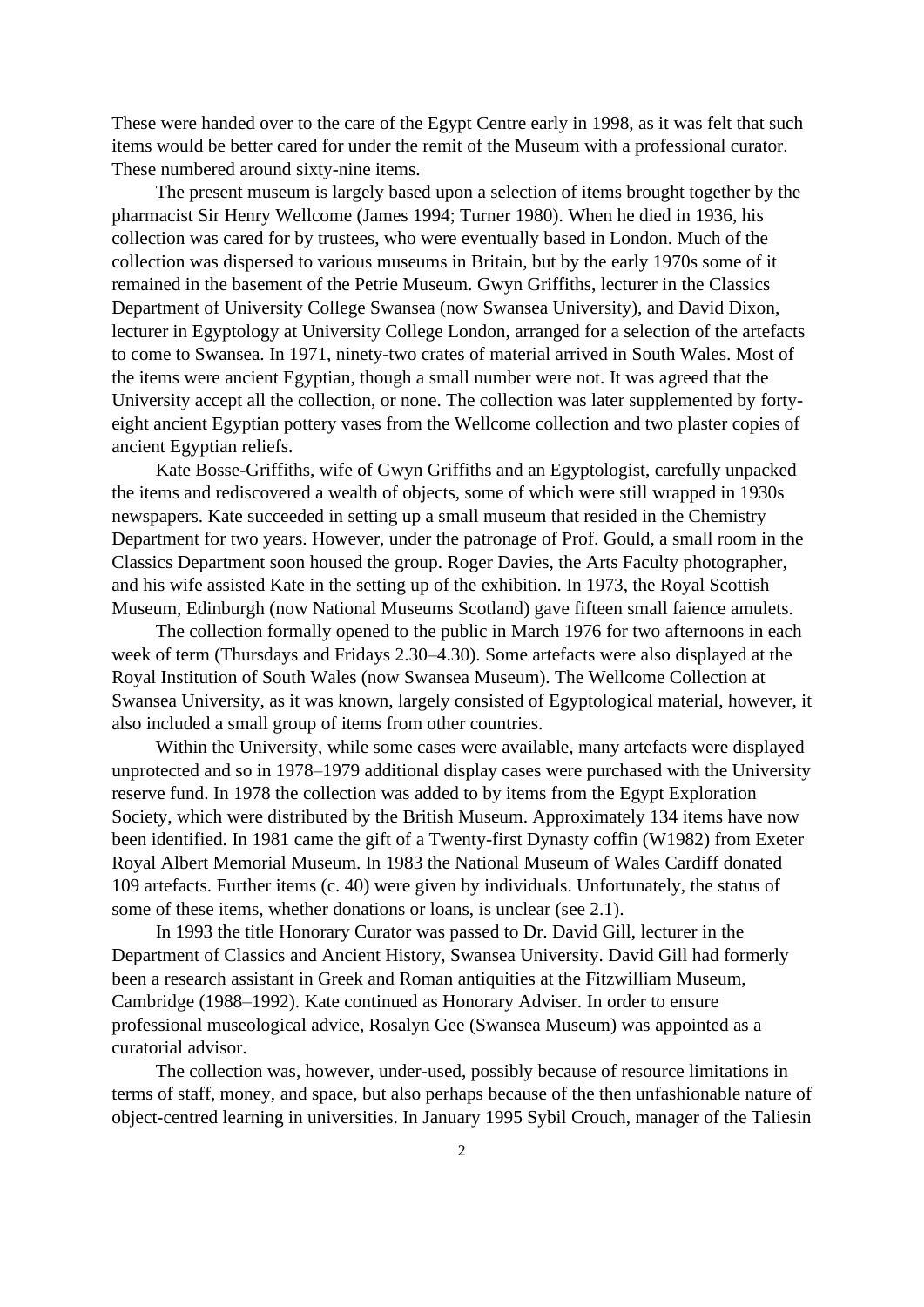Arts Centre, produced a report to the University Image and Marketing Sub Committee suggesting the setting up of a new museum for the Egyptology exhibition. After the suggestion to improve access to the collection, Heritage Lottery Funding and European Regional Development Funding was sought. This, together with a sum from the University, allowed the building of a purpose-built museum as a wing of the Taliesin Arts Centre. A working party, chaired by Prof. Alan Lloyd, Head of the Department of Classics and Ancient History and an Egyptologist, worked on ideas for display. During this time, members of the group had included: Anthony Donohue, an Egyptologist who had studied the collection over a number of years, Gerald Gabb from Swansea Museum Service, Dr. David Gill, Fiona Nixon, a Swansea University architect, the design company Silver Knight, and Sybil Crouch.

Kate Bosse-Griffiths had been Honorary Curator of both the Swansea Museum and the Wellcome Collection in Swansea and some items belonging to former were held at the Egypt Centre, and vice versa. Because of this confusion, Swansea Museum incorporated a replica plaster cast (A654632) belonging to the Egypt Centre into its permanent display. The Museum now has a loan agreement with Swansea Museum for this item. All the items that could be identified as coming from Swansea Museum were returned to that institution, with the exception of AX121.8 (a pottery vessel), a fragment of blue glass with the name of Amenhotep II (SM.1959.3.2), and gold foil from KV 55 (SM.1959.3.9). These items are currently on loan to the Egypt Centre where they are on display.

In April 1997, 138 Egyptian items were donated by Aberystwyth University. These include coffin fragments and a Twenty-sixth Dynasty Coffin—which is presently (2021) being conserved at Cardiff University—, pottery, and other small amulets excavated at Abydos.

In August 1997, the first professional curator was employed, and in September 1998 the Museum was officially opened. As stated above, as well as the Egyptian items, there are also a few Classical artefacts. Until April 1998, these remained under the care of Dr. David Gill. After this date, they were transferred to the care of the Curator of the Egypt Centre. Most items were donated, but a group of thirteen coins was loaned. They were accessioned, added to the publicly available database, and cared for. Recently (2019), they were used in a handling session at the university.

The bulk of the collection from the Wellcome Institute is loaned under a formal agreement of 15th February 1971. This states that all items should remain under the control of the Wellcome Trustees, that no items will be disposed of by any means (including loan), and that Swansea University be permitted to exchange Wellcome items with the Liverpool World Museum (formerly Liverpool City Museum), though permission must be sought from the Wellcome Trustees. A copy of the full agreement is available on request from the Egypt Centre.

In 2008, the Museum Accreditation committee stated that as a requirement of accreditation, the Museum must receive written approval from the Wellcome Trust once every five years. This was last acquired in 2018.

In 2005, the British Museum loaned forty-two items to the Museum. These are on longterm loan, renewed every five years. The Egypt Centre chose these small items to enhance its existing education display.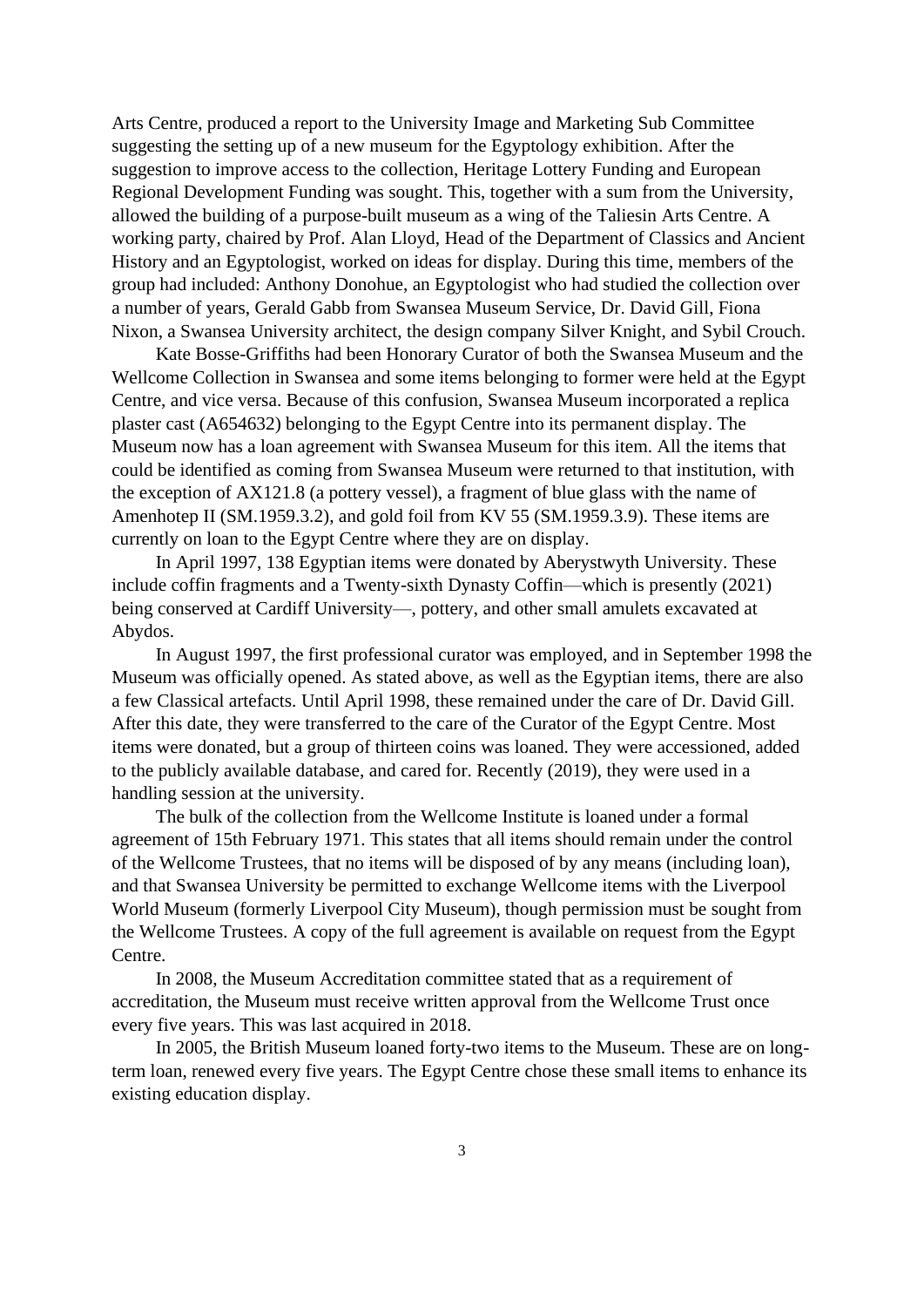In 2007, 279 photographs (lantern slides, negatives, and prints) taken by L. Sgt. Johnston of Carmarthen, when he was stationed in Egypt and Palestine in 1917, were passed on to us as a donation by Carmarthenshire Museum Service. These items had originally been taken and used by Sgt. Johnston as a basis for a lecture. This donation also included his lecture notes. The photographs and Sgt. Johnston's lecture notes were used to produce a temporary exhibition at the Egypt Centre in 2010. The exhibition was made possible through a grant from CyMAL (the section of the Welsh Assembly dealing with libraries, museums and archives). The aim of the exhibition was to inspire an interest in Egyptology (we hoped that many visiting would initially have been interested because of the local connection) and to provide a debate on colonialism. A selection of the items and notes are available on out web page, and the whole group is included in our online searchable database. The photographs have since been digitised.

In 2012, fifty-eight items were given on loan from Woking College, mainly shabtis, amulets, and other small items. These seem to have been collected by Alfred Mond in the 1900s–1950s (research on their original provenance is ongoing). The artefacts were donated to Woking College in the 1970s and were re-discovered by Martin Ingram, Principal of Woking College, who sought the advice of the British Museum to ensure that the valuable collection would be put to best use to encourage current students to pursue their studies in Ancient History. The British Museum suggested that the Egypt Centre, because of its innovative educational work, might be a good place to donate the artefacts. The Museum has agreed, if requested, to provide a lecture to Woking College students in return for the loan.

In 2013, the Museum received twenty-six small artefacts of low value (they are not Egyptologically unusual), which had originally belonged to the Rev. Foulkes Jones. These objects had been offered to the British Museum but were passed on to us. While the items are insignificant Egyptologically, they are important as far as Welsh collecting is concerned. The Rev. Foulkes Jones was a Welsh Calvinistic Minister who travelled in Egypt and Palestine. In 1860 he published *Egypt in its Biblical Relations and Moral Aspects*. The artefacts he collected were influenced by his ideas on Egypt in the Bible.

In 2014, the Museum was given around 100 photographs by a private donor. These show Egypt between 1914–1917. They are being catalogued, digitised, and researched.

In 2015, the Museum was given twenty-three coins on long-term loan (10 years) from the Department of History and Classics. These are mainly Classical items.

In 2015, four ring bezels from Amarna, previously on loan from a private donor and on display in the Egypt Centre, were offered for sale. As they were an integral part of the display, the Friends of the Egypt Centre purchased these for the Museum.

Throughout the period discussed above, there have been occasional donations to the Wellcome Museum in Swansea, and post 1997 to the Egypt Centre of small groups of material.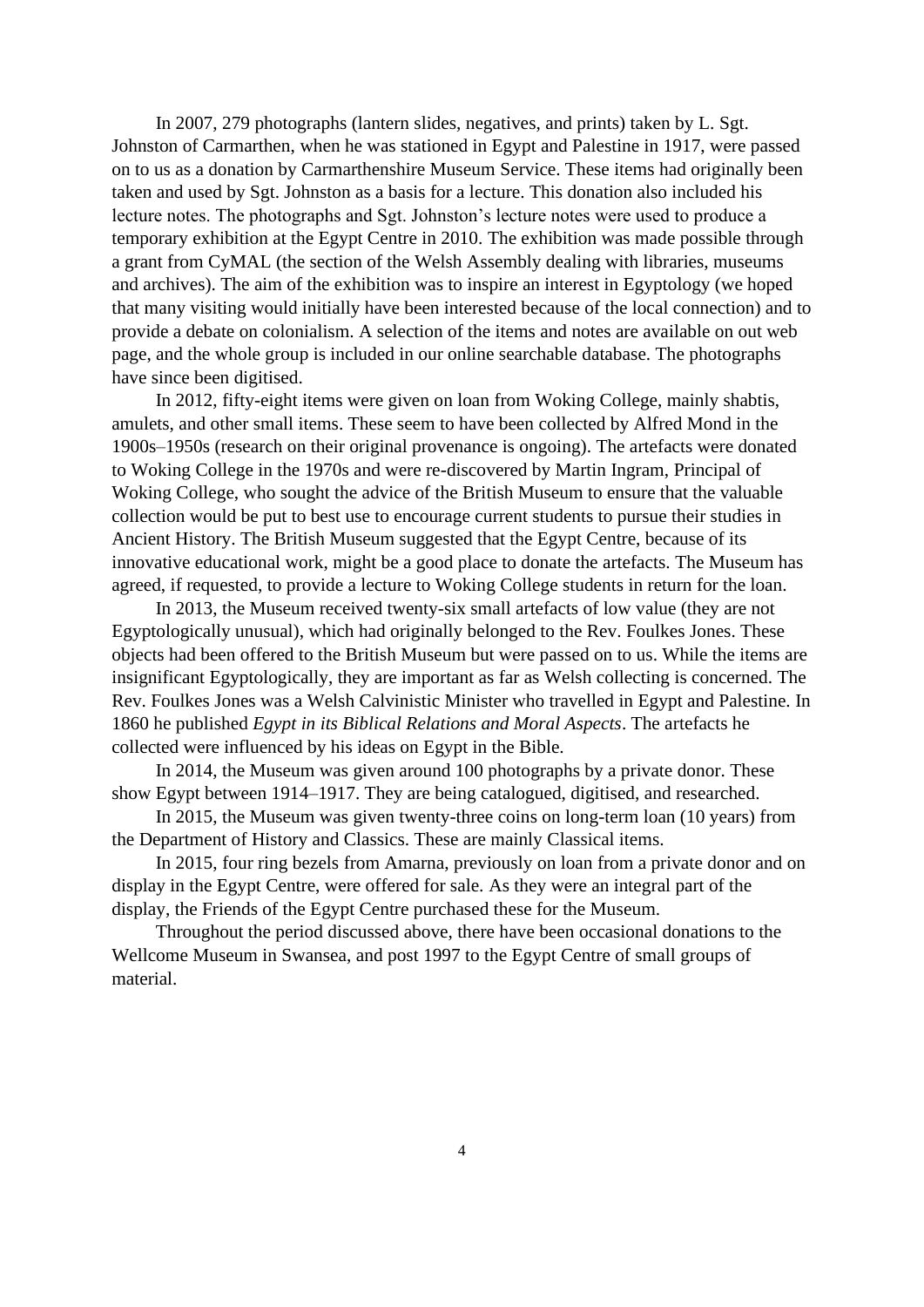# **3. An overview of current collections**

There are currently 5837 objects in the collection.<sup>2</sup> All are now accessioned and available online on our searchable database at: [https://egyptcentre.abasetcollections.com/.](https://egyptcentre.abasetcollections.com/) Of the 5837 artefacts, c. 4489 are on loan to us, c. 4333 from the Wellcome Trustees, though of those, it is possible that the Armant group, which we had thought came via Wellcome, did in fact come from the Petrie Museum.<sup>3</sup> Very few items are unused. A high percentage (1802 items), are on display, others are used for handling sessions or consulted by researchers.

The collection is the largest assemblage of Egyptological items in Wales, probably amongst the sixth largest in the UK. Partly because of the restricted nature of Egyptological collecting, some of these items would be considered of international importance. These include items from known excavations (see Geographical Coverage) as well as some unusual items such as a reserve head (W164).

#### **3.1. Timespan**

In time span, the Egyptian material largely covers the period c. 100,000 BC–AD 500. The earliest objects are difficult to date, being unstratified hand-axes and other flint tools. There are some 363 Predynastic items, mainly from Armant. The largest group (estimated 700 objects) date to the period c. 700 BC–AD 100. There is a small group of c. 100 items, which date to the Christian and Islamic Periods.

## **3.2. Geographical Coverage**

Most of the objects in the collection come from Egypt, though there are a few Classical and European items. Although Wellcome collected through purchases on the London market and elsewhere, some objects in Swansea derive from the Egyptian Exploration Fund/Society excavations at Amarna (c. 250 items), Armant, Tell el-Fara, etc. The collection of items from Armant cemeteries 1600, 1700, and 1800 is particularly important in comprising some 750 unpublished items. This excavation group is largely complete, though some items remain in the Petrie Museum and the excavation archive is in the Egypt Exploration Society headquarters in London.

Excepting the Armant, Tell el Fara, and Amarna artefacts, most items are largely unprovenanced. Sir Henry Wellcome tended to buy artefacts at auctions or through his agents, and establishing findspots was not a priority. The situation was exacerbated prior to 1997 when the Museum did not have a professional curator. Some labels that were attached to the artefacts were removed and no record kept. Additionally, cataloguing was incomplete, artefacts were washed or conserved by amateurs, which lead to further loss of information. Since 1997, continued attempts have been made to rediscover findspots through matching them up with archive material, published material, and through stylistic analysis. This is an ongoing process.

<sup>&</sup>lt;sup>2</sup> There are 5837 objects in the catalogue, but less than 1% of these may include items for which we have a pre-1997 catalogue card and accession number but we are unsure which object it matches, or where items have been given double numbers. Such entries are retained on our catalogue system in case we are able to correctly match numbers with objects at a later date.

<sup>&</sup>lt;sup>3</sup> Research on the Armant collection is ongoing. It is described in more detail under 3.2.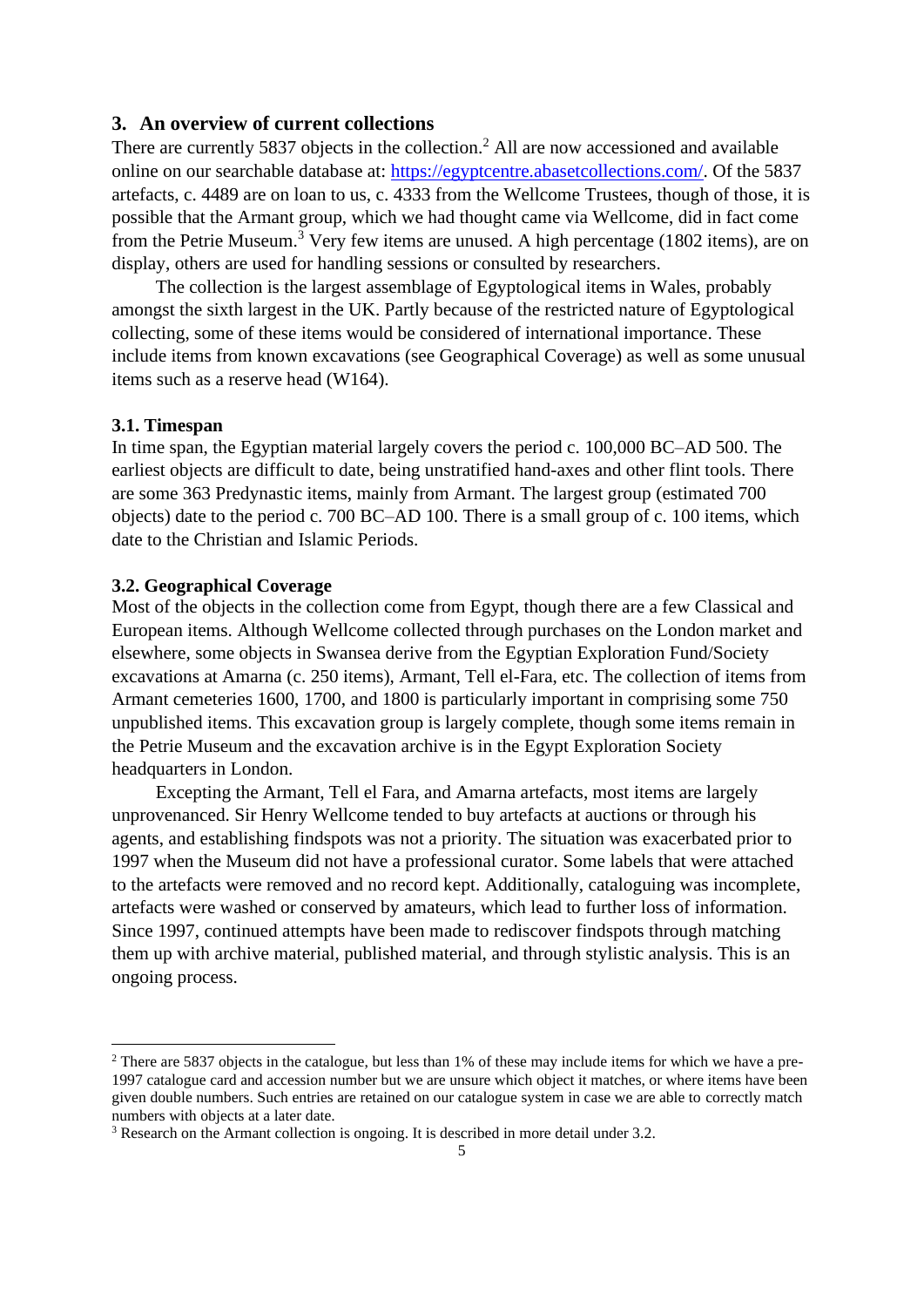The Egyptian items clearly conform to our mission statement as they are used extensively by students and researchers and are viewed by members of the public. 1802 artefacts are on display (out of a total of 5837).

There are c. 115 non-Egyptian Classical items, most of which are part of the Wellcome collection. However, it should be noted that Egypt was part of the Classical world, and if one includes the Egyptian Graeco-Roman items as "Classical" this would increase the total to over 350 items. Some of these artefacts were recently (2021) put on display in a new case called *Egypt and its Neighbours*, which was a collaborative project between the Egypt Centre and colleagues in the department of History, Heritage, and Classics.

#### **3.3. Item Categories**

The Museum has a large collection of pottery vessels, (c. 841), of which c. 269 items date to the Predynastic Period; some 313 objects may be classified as amulets; 362 stone vessels; and 1041 items which may be classified as jewellery.<sup>4</sup>

Included in the collection is an archive of some 338 photographic slides, prints, and negatives. Most of these have been copied digitally. These largely comprise images of Egypt during or prior to the 1940s. There are also some items depicting Palestine, which came as part of the collection of L. Sgt. Johnston of Carmarthen. Most were collected by Welsh people. They are useful to encourage those who might not be interested in things purely Egyptian. So, for example, they have been used to help commemorate the end of World War I. These items do not take up a great deal of space and are the only significant area in which the collection has expanded since 1997.

Several of the items are Victorian fakes or copies (sixty-seven items). Copies could be classed as "documentation relating to archaeological material". They are important in providing information on Victorian ideas of Egypt and collectors and collecting. Copies that are faithful reproductions of "masterpieces" in other museums can also be useful for traditional teaching. Because we consider our fakes and copies to be important, a case in the upstairs gallery has been given over to the collection, and a "fakes" trail produced for visitors to enjoy.

Some of the items in the collection are unusual; the reserve head (of which only c. thirty-five are known internationally); the <sup>3</sup>h i<sup>k</sup>r n R<sup>o</sup> stela (of which around eighty are known; the bed legs showing Taweret and Bes in painted form (we know of no other parallels); and a ring bezel with lute player (around six others are known internationally).

# **4. Themes and priorities for future collecting**

The Museum does not have the space or funding for significant collecting and has previously struggled with inadequate storage. However, a new store (August 2019), located on the ground floor of Taliesin Create, has been fitted with environmental controls, roller racking shelving and an alarm system. This new store is large enough to hold our entire reserve collection, which was moved here between 2019–2020.

<sup>4</sup> Due to the multivocal nature of objects, some items may be in more than one category. Additionally, categorisation of objects can be debatable. For these two reasons number as estimates.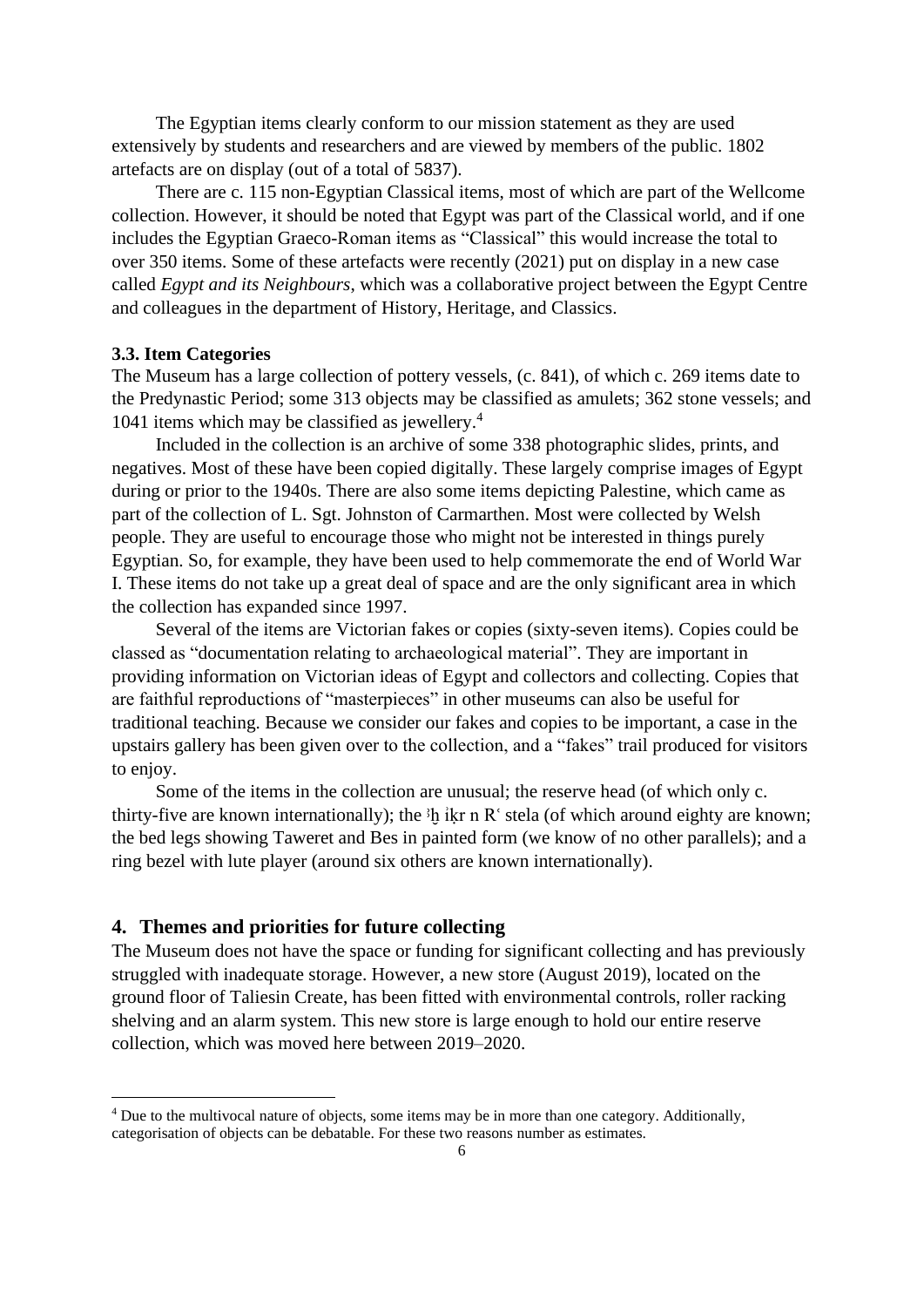The availability of ancient Egyptian artefacts is increasingly and rapidly diminishing. Thus, by way of compromise any items offered in donation (we cannot afford to purchase) must be small in size, related to our aims and objectives, and be few in number. This has been the case with the Woking loan, British Museum loan, Rev Foulkes Jones gift, and gifts of photographic material. Excepting the photographic material, most of the items accepted since 1998 have been displayed where the air condition and security is suitable. As stated in the Museum's Documentation Procedural Manual, the photographic material has been digitally copied and is backed up on the University computer storage system (in a separate building).

If the Museum were offered any significant collection of substantial size, which would enhance its role, it would be necessary to first find additional storage and display areas. In the long-term it might be desirable to expand the collection in order to:

- fill gaps in parts of the collections for which the Museum is already well known, for example, Predynastic pottery.
- acquire items that will significantly improve the Museum's educational role.

The Museum may in the future acquire items relating to the study of ancient Egypt, including artefacts from the pre-modern era, but also items relating to Egyptology such as photographs of sites, tourist souvenirs, etc.

While the Museum does have a collection of non-Egyptian items, this is a small group and any expansion to the collection, under the constraints of this document, would be in the area of Egyptology. However, for the following reasons, it is perhaps time to open a debate as to whether or not the Museum should also include collecting and interpretation of non-Egyptian items in its remit:

a) the Museum does hold Classical items;

b) recently items have been placed on the Egypt Centre blog;

c) University teaching staff have become more interested in the Classical items and are keen to see them used for both impact and University teaching;

d) the Museum staff teach an MA course for Classics students, which involves research of the Classical items in the collection.

Museum staff now includes a Collections Access Manager (since January 2019), who is responsible for making the collection more accessible to researchers, teaching staff and students, and the public.

#### **5. Themes and priorities for rationalisation and disposal**

The Museum does not intend to dispose of collections during the period covered by this policy. The Museum accepts the principle that there is a strong presumption against the disposal of any items in the collection. Moreover, since very few items actually belong to the University, but rather most are on loan, few items could be legally disposed of. The Wellcome collection, i.e. the major part of the collection, was accepted on the condition that the Museum shall not be permitted to dispose of any items whatever, whether for gain or otherwise, by any means (sale, gift, temporary or permanent loan, or destruction). However,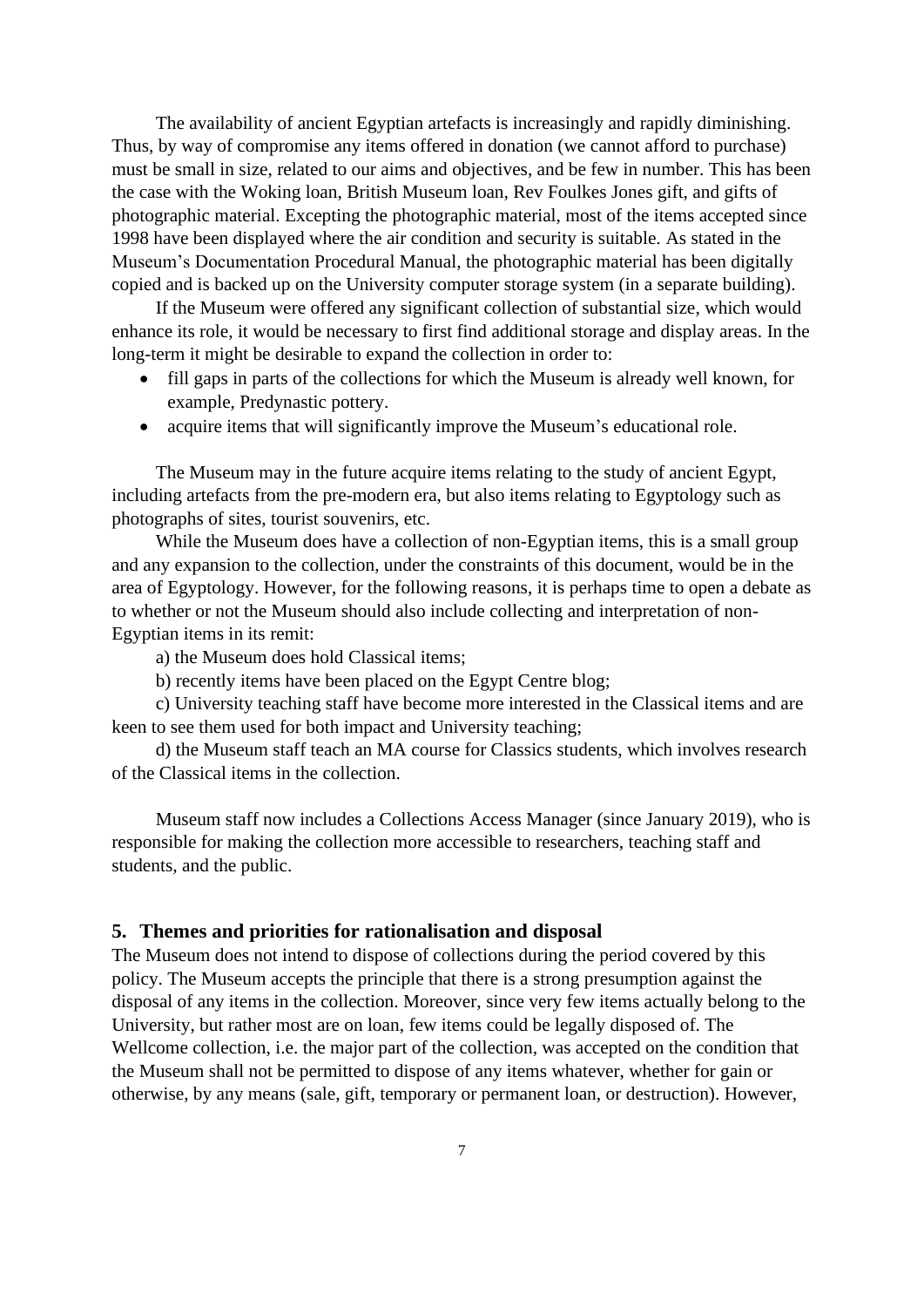it also made provision for the possibility of exchange of Wellcome items with Liverpool World Museum if both parties see fit.

# **6. Legal and ethical framework for acquisition and disposal of items**

The Museum recognises its responsibility to work within the parameters of the Museum Association Code of Ethics when considering acquisition and disposal.

#### **7. Collecting policies of other museums**

Although the Egypt Centre is the largest, and one of the few Egyptian collections in Wales, the Museum will take account of the collecting policies of other museums and other organisations collecting in the same or related areas or subject fields. It will consult with the organisations where conflicts of interest may arise or to define areas of specialism, in order to avoid unnecessary duplication and waste of resources.

There may not simply be conflict because of the Egyptological nature of artefacts. It is possible that Egyptian artefacts once owned by prominent local persons may occasionally be offered to museums or be put up for sale. In such cases, the Egypt Centre would consult with other museums to ascertain their interest and whether or not items would significantly add to their collection.

The Museum is a core member of ACCES, the subject specialist network for curators of archaeological material from Egypt and the Sudan, thus it is well placed to consult on possible conflicts. ACCES has a full list of all other museums with any ancient Egyptian artefacts. Additional, ancient Egyptian material of significance is rarely available for collecting and thus curators of such material would be well aware of any significant collecting. Most of these are listed in 7.1.

# **7.1. Specific reference is made to the following museum(s)/organisation(s):**

Aberdeen Museum Arbeia Roman Fort and Museum, Tyne and Wear Museums Arbroath Museum Arbuthnot Museum Art Gallery & Museum, Kelvingrove Atkinson Art Gallery Bagshaw Museum Banbury Museum Bankfield Museum Bath Royal Literary and Scientific Institution Bedford Museum Bexhill Museum Bexley Museum Birmingham Museum Blackburn Museum and Art Gallery Bolton Museum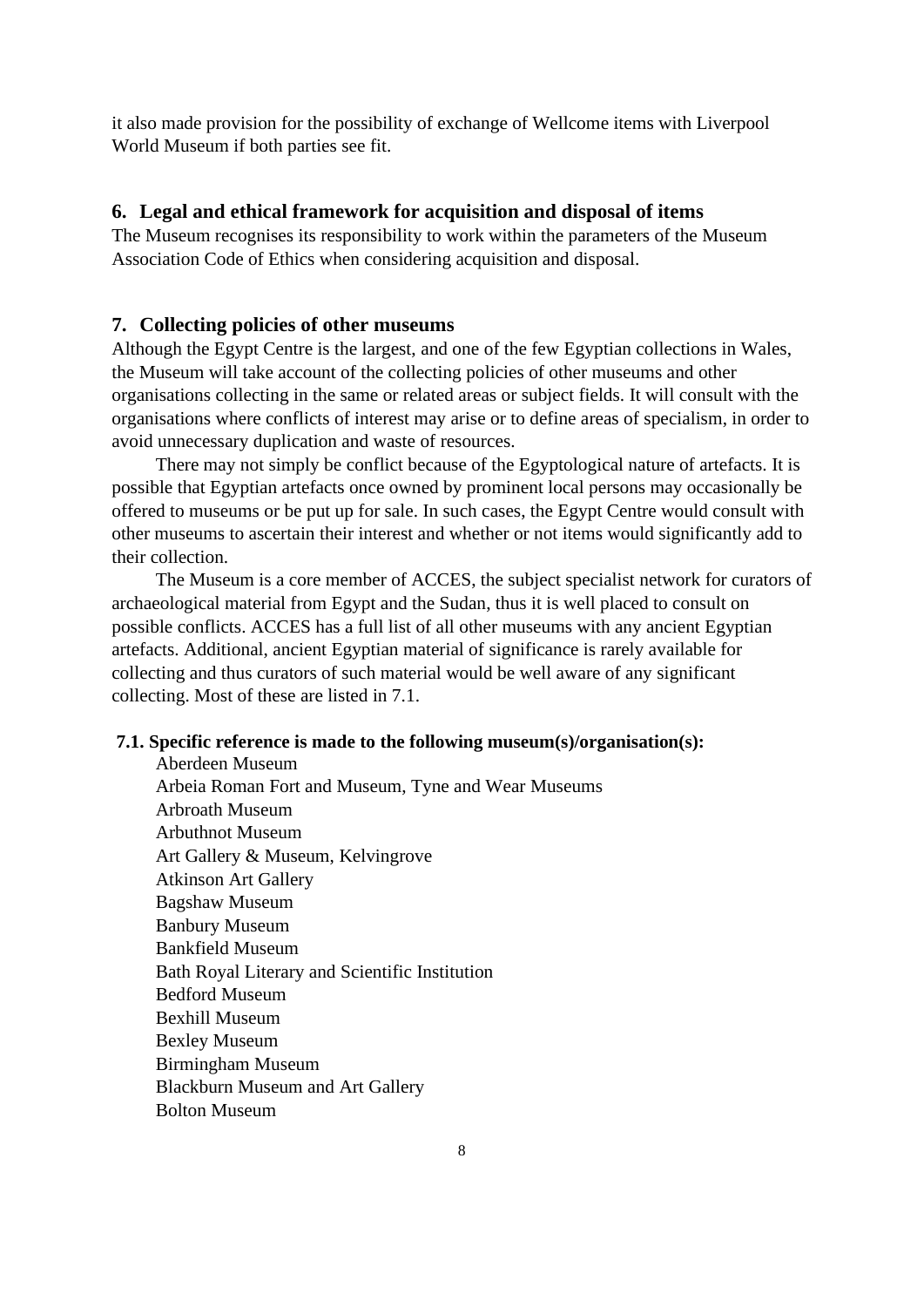Botanic Gardens Museum Bournemouth Natural Science Society Brewhouse Yard, Nottingham Brighton & Hove City Libraries, Hove Library Brighton Museum British Museum Bromley Museum Buckinghamshire County Museum Carmarthenshire County Museum Cheltenham Museum and Art Gallery Clifton Park Museum Colchester Castle Museum Croydon Natural History and Scientific Society Museum Cuming Museum Cyfarthfa Castle Museum and Art Gallery Derby Museum and Art Gallery Doncaster Museum and Art Gallery Doreman Memorial Museum Dudley Museum and Art Gallery Durham Oriental Museum Egyptian Collection, Girton College Eton College Freud Museum Glasgow Museum Griffith Institute Guildhall Museum Gunnersbury Park Museum Hancock Museum Hartlepool Arts and Museums Service Haslemere Educational Museum Hastings Museum and Art Gallery Hawick Museum & the Scott Art Gallery Hereford Museum and Art Gallery Hertford Museum Highclere Castle History Shop Horniman Museum Hull & East Riding Museum Huntarian Ipswich Jewry Wall Museum of Archaeology Kendal Museum Lady Lever Art Gallery Laing Art Gallery, Tyne and Wear Museums Service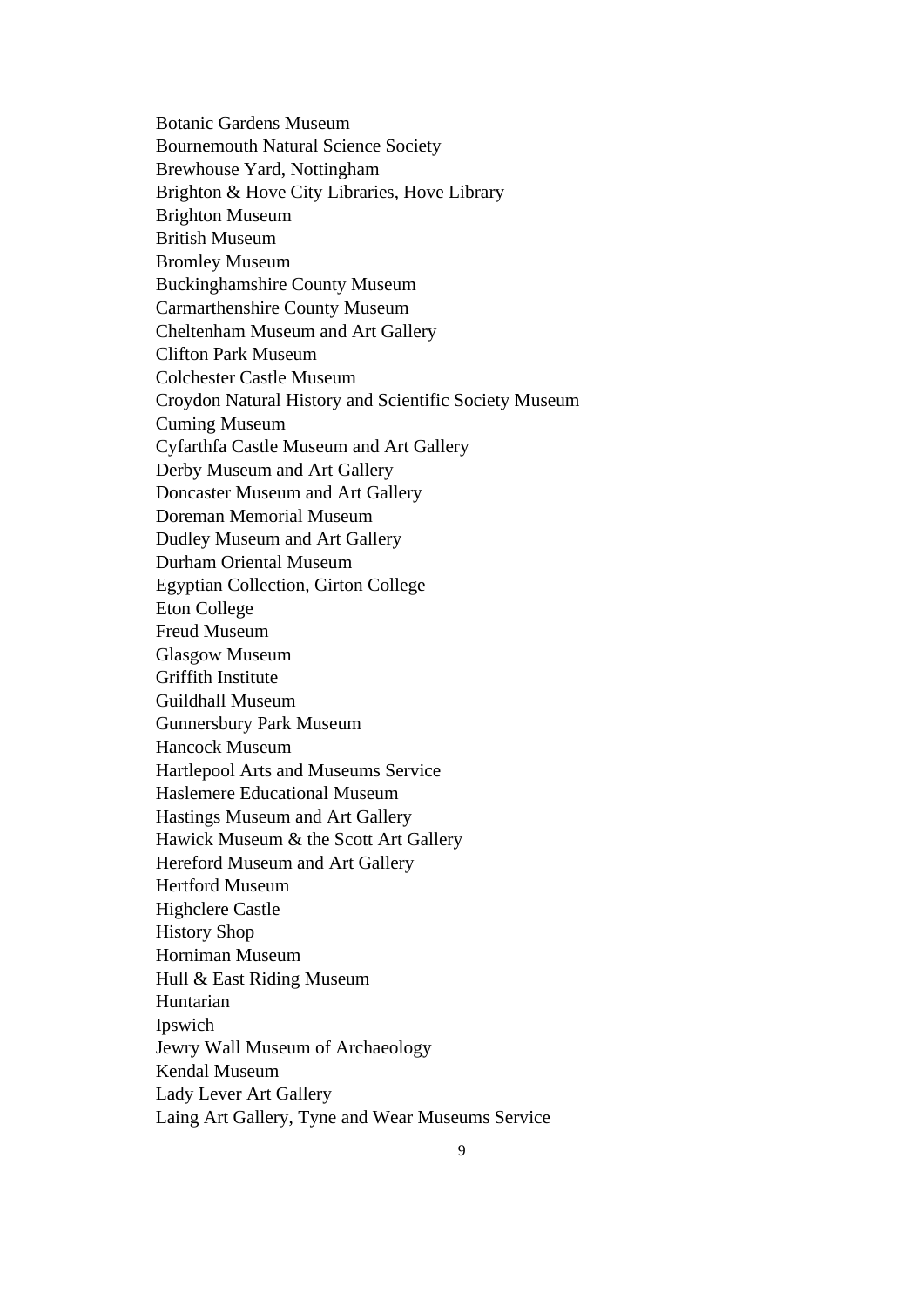Leamington Art Gallery and Museum Leeds Museum Discovery Centre Liverpool World Museum Lynn Museum Maidstone Museum and Bentliff Art Gallery Manchester Museum Manor House Art Gallery and Museum McLean Museum and Art Gallery Merchant Taylors School Museum Of Archaeology, God's House Tower Museum Of Leathercraft National Museum Wales National Museums and Galleries, Scotland National Trust, Kingston Lacy New Walk, Leicester Nmsi, the Science Museum North Lanarkshire Council Museums and Heritage Service Northampton Museum and Art Gallery Norwich Castle Museum and Art Gallery Old Speech Room, Harrow School Oldham Art Gallery and Museum Paisley Museum and Art Gallery Perth Museum & Art Gallery Petrie Museum Plymouth City Museum and Art Gallery Potteries Museum & Art Gallery Powysland Museum Reading Royal Albert Memorial Royal Botanic Gardens, Kew Royal Cornwall Museum Royal Engineers Museum Royal Museum and Art Gallery Saffron Walden Museum Sainsbury Centre for Visual Arts Salford Museum and Art Gallery Salisbury and South Wiltshire Museum Sir John Soane's Museum Society of Antiquaries of London Southend Central Museum Sunderland Museum and Winter Gardens Swansea Museum The Burrell Collection The Collection: Art and Archaeology in Lincolnshire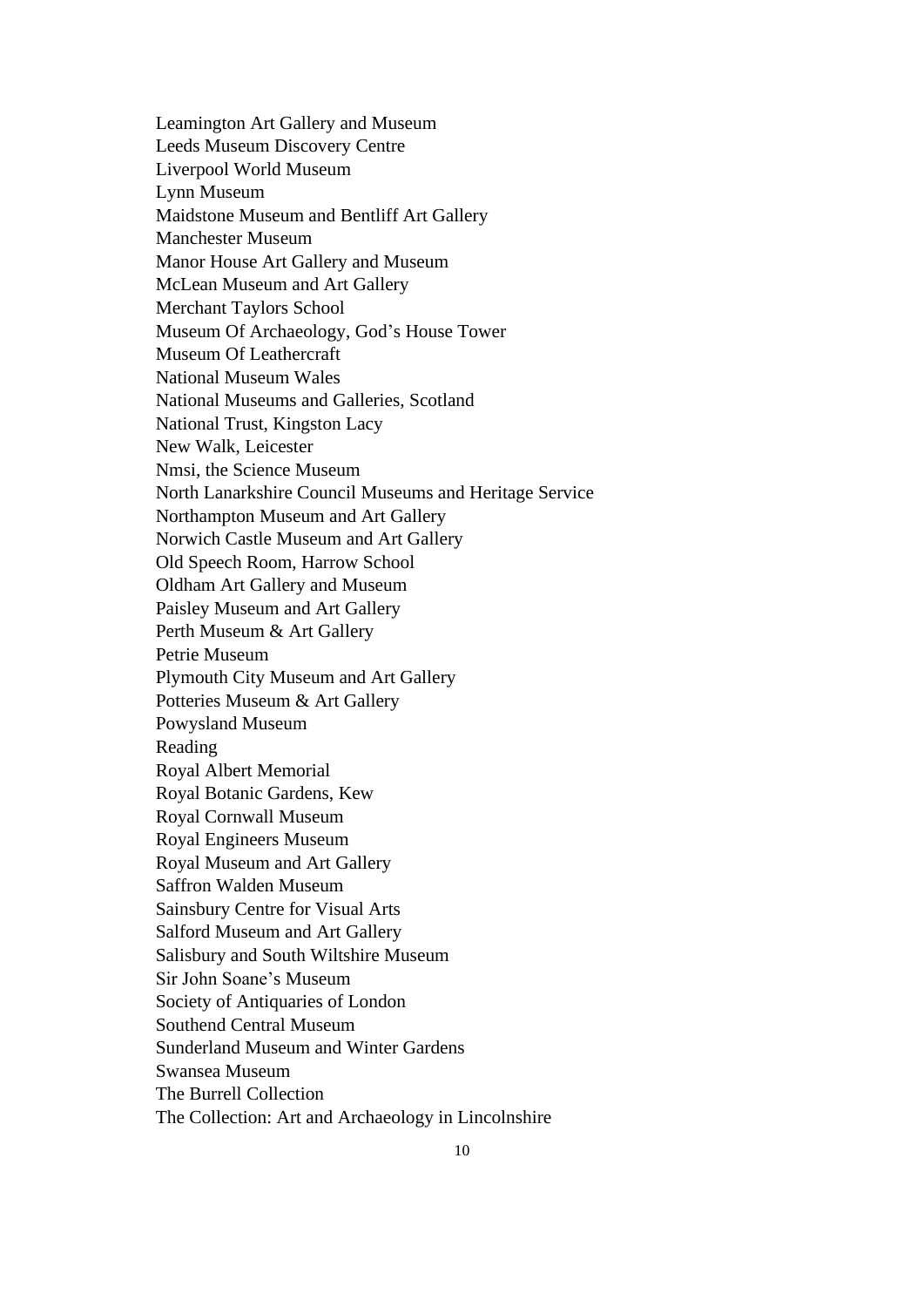Torquay Museum Touchstone, Rochdale Towneley Hall Art Gallery and Museum Tullie House Museum and Art Gallery Tunbridge Wells Museum and Art Gallery Ulster Museum University College, Cork University Of Birmingham Collections University of Wales Aberystwyth, School of Art Gallery and Museum Ure Museum, University of Reading Fitzwilliam Museum Verulamium Museum Warrington Museum and Art Gallery Weston Park Museum Weston Park Museum and Art Gallery Winchester College Winchester Museums Service/Historic Resources Centre Wisbech & Fenland Museum Worcester City Museum and Art Gallery World of Glass

# **8. Archival holdings**

As the Museum holds and may acquire further archives, mainly photographs and printed ephemera, its governing body will be guided by the Code of Practice on Archives for Museums and Galleries in the United Kingdom (3rd ed., 2002).

# **9. Acquisition**

9.1. The policy for agreeing acquisitions is:

Offers of gifts to the Museum are primarily accepted by the Curator, Assistant Curator, or Collections Access Manager, so long as these clearly fall within the collecting policy of the Museum.

- 9.1.1. Any item that is being considered for purchase will initially be discussed with the Curator. The Curator may approve, in line with the University's financial procedures, any purchase, subject to available funds. All purchases that would normally require competitive quotes under the university financial procedures, (currently >£2,500 in 2021) will also be approved by the Director of Academic **Services**.
- 9.1.2. Any item that is being offered for loan for will initially be discussed with the Curator.
- 9.1.3. Acquisitions outside the current stated policy will only be made in very exceptional circumstances, and then only after proper consideration by the governing body of the Museum itself, having regard to the interests of other museums.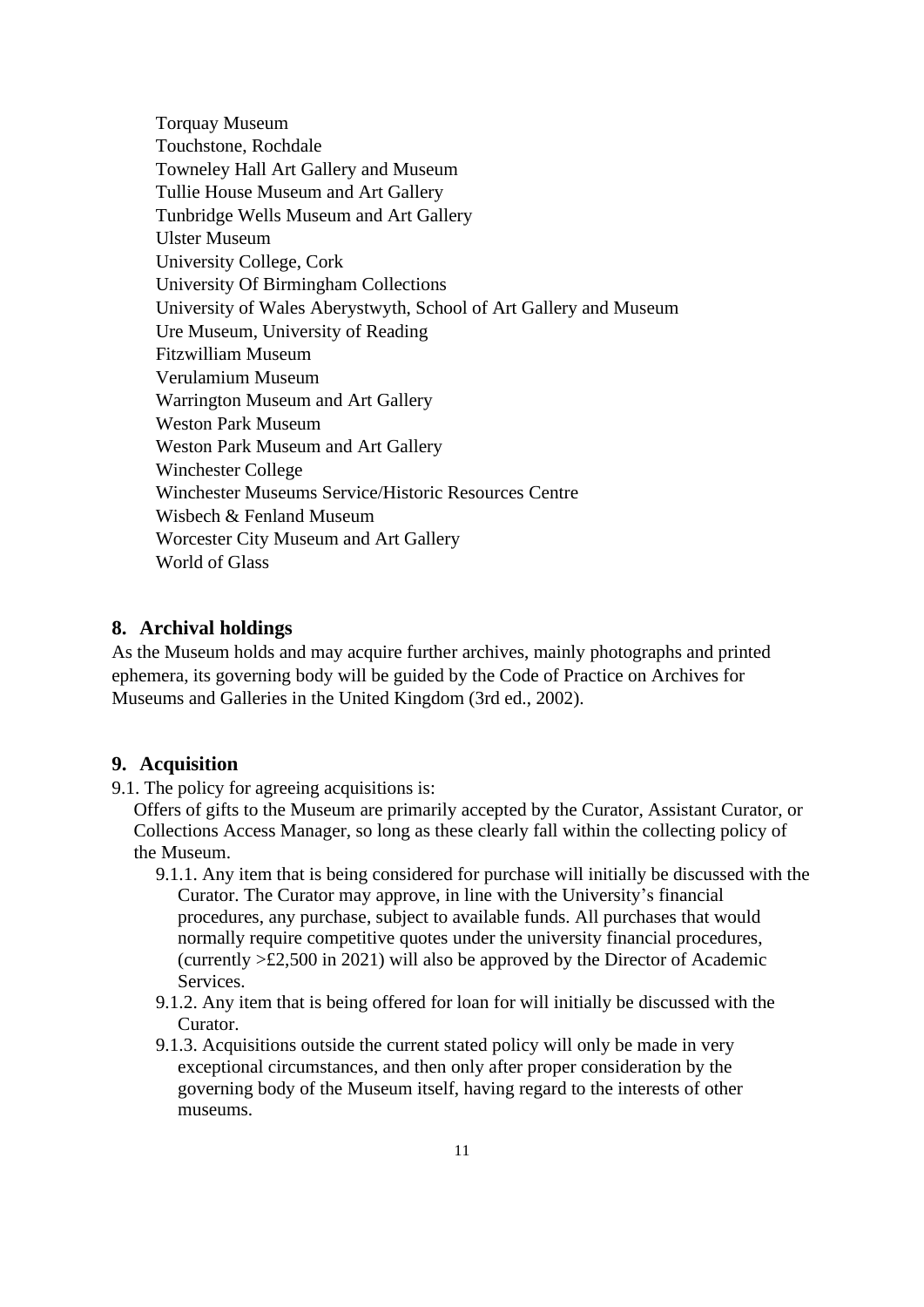- 9.2. The Museum will not acquire any object or specimen unless it is satisfied that the object or specimen has not been acquired in, or exported from, its country of origin (or any intermediate country in which it may have been legally owned) in violation of that country's laws. (For the purposes of this paragraph "country of origin" includes the United Kingdom).
- 9.3. In accordance with the provisions of the UNESCO 1970 Convention on the Means of Prohibiting and Preventing the Illicit Import, Export and Transfer of Ownership of Cultural Property, which the UK ratified with effect from 01 November 2002, and the Dealing in Cultural Objects (Offences) Act 2003, the museum will reject any items that have been illicitly traded. The governing body will be guided by the national guidance on the responsible acquisition of cultural property issued by Department for Culture, Media, and Sport in 2005.

# **10. Human remains**

- 10.1. As the Museum holds one item of human remains possibly under 100 years old,<sup>5</sup> it is listed on the database of the College of Medicine, Swansea University who has obtained the necessary licence under the Human Tissue Act 2004 and any subordinate legislation from time to time in force.
- 10.2. As the Museum also holds human remains from any period, it follows the procedures in the "guidance for the care of human remains in museums" issued by DCMS in 2005. Moreover, the Museum does not display any unwrapped human remains.

# **11. Biological and geological material**

As far as biological and geological material is concerned, the Museum will not acquire by any direct or indirect means any specimen that has been collected, sold, or otherwise transferred in contravention of any national or international wildlife protection or natural history conservation law or treaty of the United Kingdom or any other country, except with the express consent of an appropriate outside authority.

#### **12. Archaeological material**

- 12.1. The Museum will not acquire archaeological material (including excavated ceramics) in any case where the governing body or responsible officer has any suspicion that the circumstances of their recovery involved a failure to follow the appropriate legal procedures.
- 12.2. In England, Wales, and Northern Ireland the procedures include reporting finds to the landowner or occupier of the land and to the proper authorities in the case of possible treasure (i.e. the Coroner for Treasure) as set out in the Treasure Act 1996 (as amended by the Coroners & Justice Act 2009).

<sup>5</sup> EC3445 is a medical teaching skeleton of unknown date and origin, which came to the Centre as part of the Wellcome Collection. It is not displayed or used by students, but kept in store.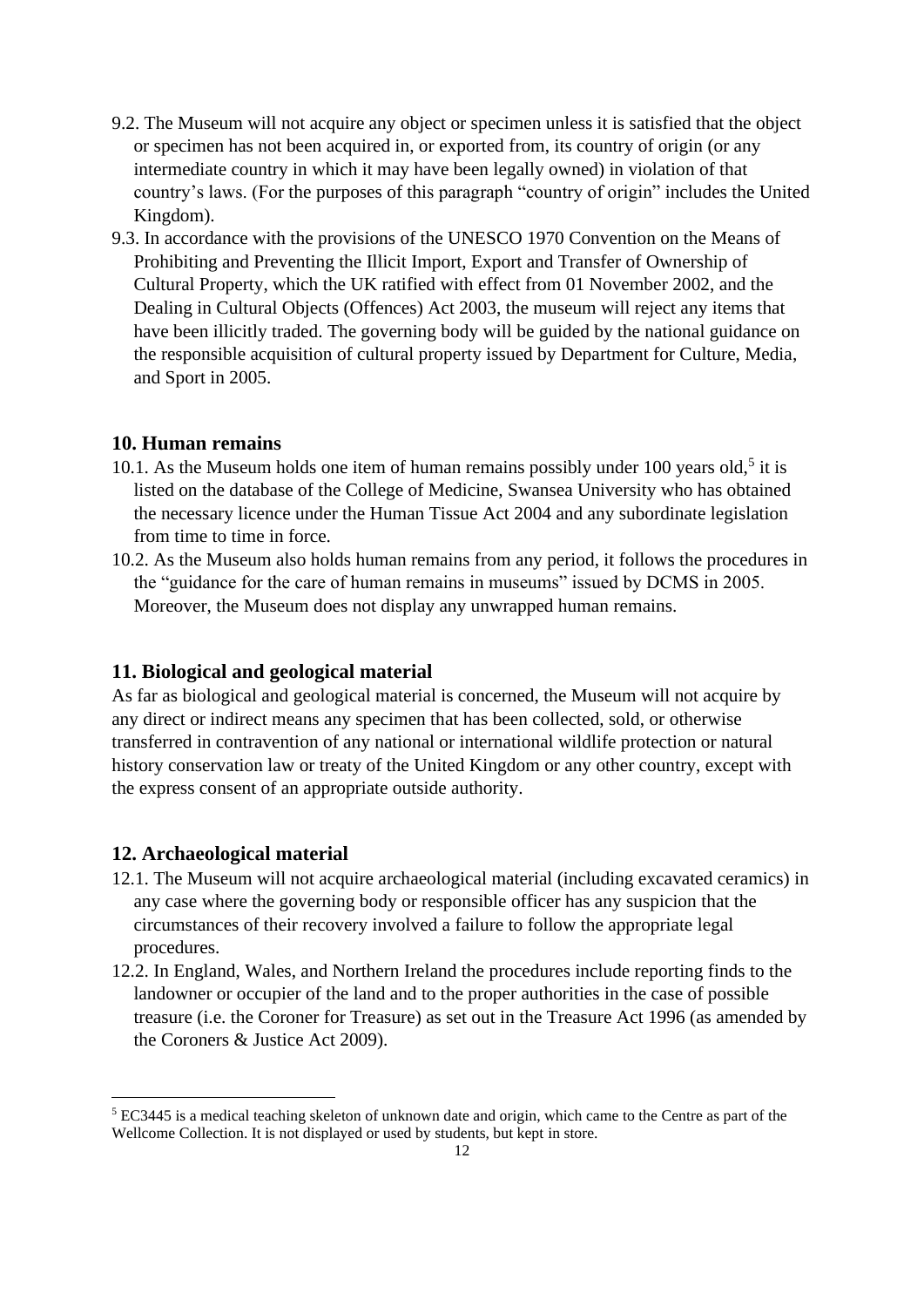12.3. In Scotland, under the laws of *bona vacantia* including Treasure Trove, the Crown has title to all ownerless objects including antiquities, although such material as human remains and environmental samples are not covered by the law. Scottish material of chance finds and excavation assemblages are offered to museums through the treasure trove process and cannot therefore be legally acquired by means other than by allocation to the Egypt Centre by the Crown. However where the Crown has chosen to forego its title to a portable antiquity or excavation assemblage, a Curator or other responsible person acting on behalf of Swansea University, can establish that valid title to the item in question has been acquired by ensuring that a certificate of "No Claim" has been issued on behalf of the Crown.

## **13. Exceptions**

Any exceptions to the above clauses will only be because the Museum is:

- acting as an externally approved repository of last resort for material of local (UK) origin.
- acting with the permission of authorities with the requisite jurisdiction in the country of origin

In these cases, the Museum will be open and transparent in the way it makes decisions and

will act only with the express consent of an appropriate outside authority. The Museum will document when these exceptions occur.

## **14. Spoliation**

The Museum will use the statement of principles "Spoliation of Works of Art during the Nazi, Holocaust and World War II Period", issued for non-national museums in 1999 by the Museums and Galleries Commission.

#### **15. The repatriation and restitution of objects and human remains**

- 15.1. The Museum's governing body, acting on the advice of the Museum's professional staff, if any, may take a decision to return human remains (unless covered by the "guidance for the care of human remains in museums" issued by DCMS in 2005), objects, or specimens to a country or people of origin. The Museum will take such decisions on a case-by-case basis; within its legal position and taking into account all ethical implications and available guidance. This will mean that the procedures described in 16.1–5 will be followed but the remaining procedures are not appropriate.
- 15.2. The disposal of human remains from museums in England, Northern Ireland, and Wales will follow the procedures in the "guidance for the care of human remains in museums".

#### **16. Disposal procedures**

The Museum holds very few artefacts, which it would be legally entitled to dispose of as most objects are on loan. The Wellcome material has been accepted on the condition that the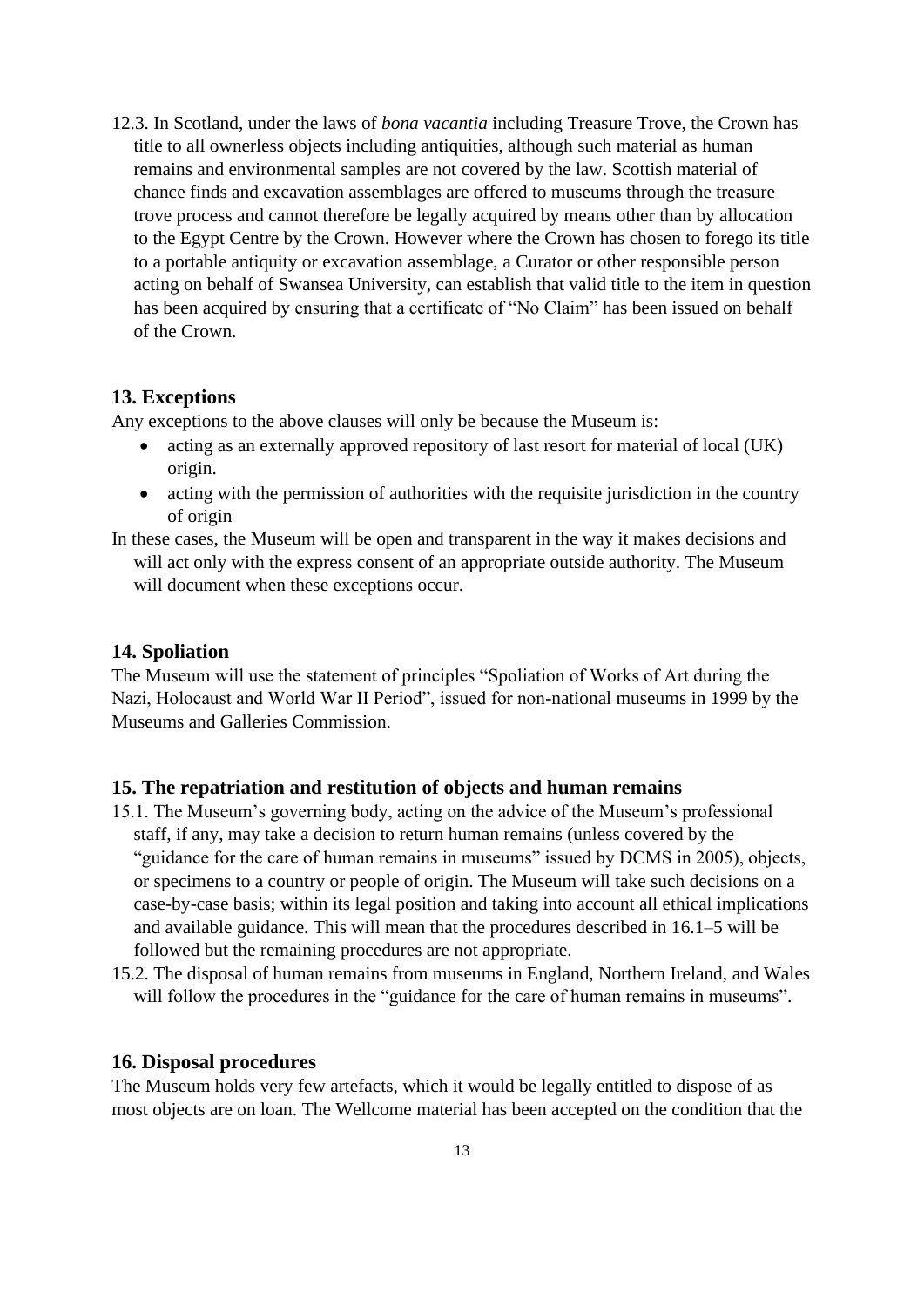Museum shall not be permitted to dispose of any items, whether for gain or otherwise, by any means (sale, gift, temporary or permanent loan, or destruction), except by exchange with Wellcome material in the care of the Liverpool World Museum (see 16.13).

By definition, the Museum has a long-term purpose and should possess (or intend to acquire) permanent collections in relation to its stated objectives. The governing body accepts the principle that, except for sound curatorial reasons, there is a strong presumption against the disposal of any items in the Museum's collection.

However, see 5.1, in exceptional circumstances, for legal or safety requirements, for example, the Museum may need to dispose of items to which it holds legal title. In such cases:

- 16.1. All disposals will be undertaken with reference to the SPECTRUM primary procedures on disposal.
- 16.2. The governing body will confirm that it is legally free to dispose of an item. Agreements on disposal made with donors will also be taken into account.
- 16.3. When disposal of a museum object is being considered, the Museum will establish if it was acquired with the aid of an external funding organisation. In such cases, any conditions attached to the original grant will be followed. This may include repayment of the original grant and a proportion of the proceeds if the item is disposed of by sale.
- 16.4. When disposal is motivated by curatorial reasons, the procedures outlined below will be followed and the method of disposal may be by gift, sale, exchange, or as a last resort, destruction.
- 16.5. The decision to dispose of material from the collections will be taken by the governing body only after full consideration of the reasons for disposal. Other factors including public benefit, the implications for the Museum's collections and collections held by museums and other organisations collecting the same material or in related fields will be considered. Expert advice will be obtained and the views of stakeholders such as donors, researchers, local and source communities and others served by the Museum will also be sought.
- 16.6. A decision to dispose of a specimen or object, whether by gift, exchange, sale, or destruction (in the case of an item too badly damaged or deteriorated to be of any use for the purposes of the collections or for reasons of health and safety), will be the responsibility of the governing body of the Museum acting on the advice of professional curatorial staff, if any, and not of the curator or manager of the collection acting alone.
- 16.7. Once a decision to dispose of material in the collection has been taken, priority will be given to retaining it within the public domain. It will therefore be offered in the first instance, by gift or sale, directly to other accredited museums likely to be interested in its acquisition.
- 16.8. If the material is not acquired by any accredited museum to which it was offered as a gift or for sale, then the museum community at large will be advised of the intention to dispose of the material normally through a notice on the MA's Find an Object web listing service, an announcement in the Museums Association's Museums Journal, or in other specialist publications and websites (if appropriate).
- 16.9. The announcement relating to gift or sale will indicate the number and nature of specimens or objects involved, and the basis on which the material will be transferred to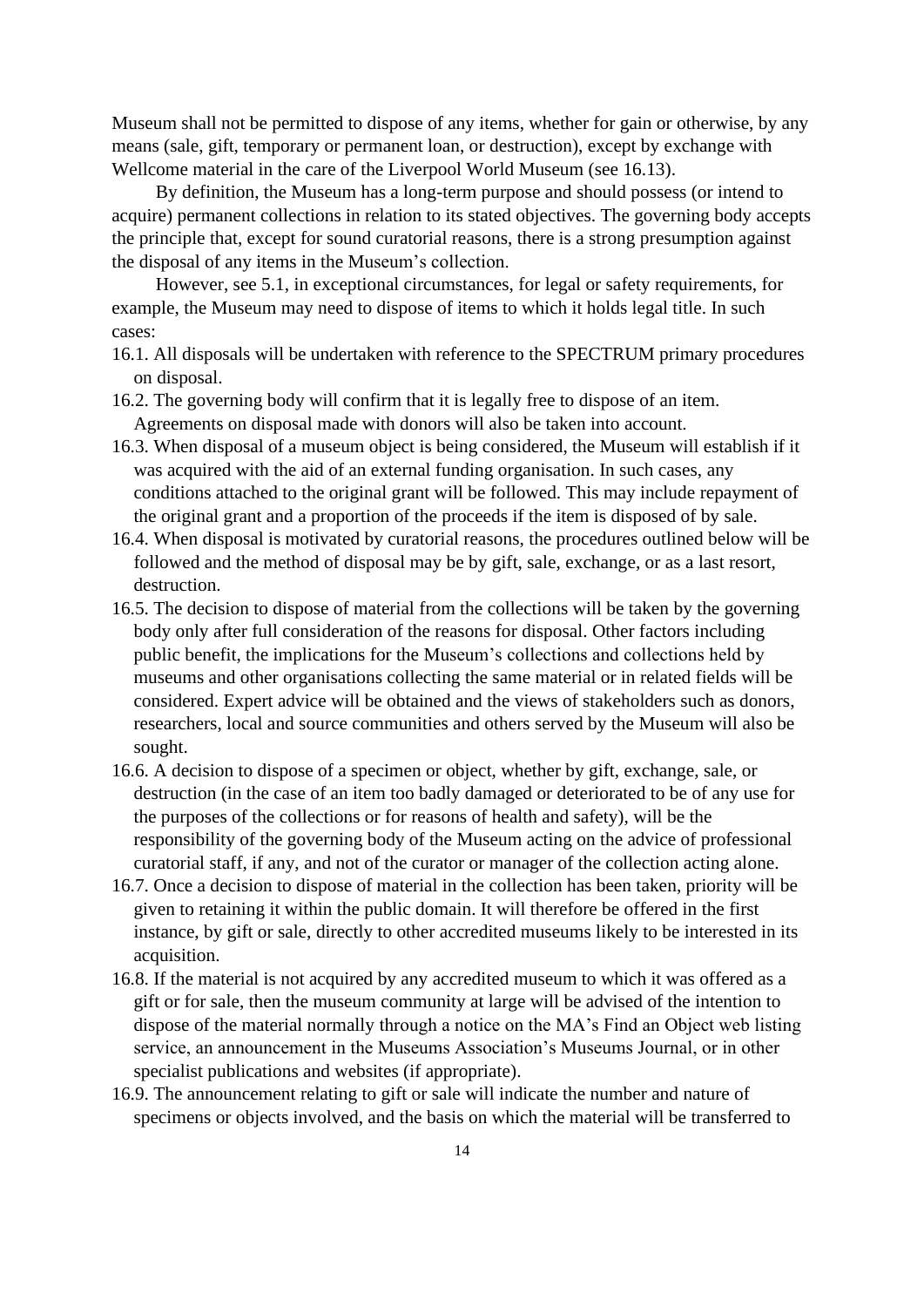another institution. Preference will be given to expressions of interest from other accredited museums. A period of at least two months will be allowed for an interest in acquiring the material to be expressed. At the end of this period, if no expressions of interest have been received, the Museum may consider disposing of the material to other interested individuals and organisations giving priority to organisations in the public domain.

- 16.10. Any monies received by the Museum governing body from the disposal of items will be applied solely and directly for the benefit of the collections. This normally means the purchase of further acquisitions. In exceptional cases, improvements relating to the care of collections in order to meet or exceed Accreditation requirements relating to the risk of damage to and deterioration of the collections may be justifiable. Any monies received in compensation for the damage, loss, or destruction of items will be applied in the same way. Advice on those cases where the monies are intended to be used for the care of collections will be sought from the Welsh Government.
- 16.11. The proceeds of a sale will be allocated so it can be demonstrated that they are spent in a manner compatible with the requirements of the Accreditation standard. Money must be restricted to the long-term sustainability, use, and development of the collection.
- 16.12. Full records will be kept of all decisions on disposals and the items involved and proper arrangements made for the preservation and/or transfer, as appropriate, of the documentation relating to the items concerned, including photographic records where practicable in accordance with SPECTRUM procedure on deaccession and disposal.

#### **Disposal by exchange**

- 16.13. The nature of disposal by exchange means that the Museum will not necessarily be in a position to exchange the material with another accredited museum. The governing body will therefore ensure that issues relating to accountability and impartiality are carefully considered to avoid undue influence on its decision-making process.
	- 16.13.1. In cases where the governing body wishes for sound curatorial reasons to exchange material directly with accredited or non-accredited museums, with other organisations or with individuals, the procedures in paragraphs 16.1–5 will apply.
	- 16.13.2. If the exchange is proposed to be made with a specific accredited museum, other accredited museums which collect in the same or related areas will be directly notified of the proposal and their comments will be requested.
	- 16.13.3. If the exchange is proposed with a non-accredited museum, with another type of organisation, or with an individual, the Museum will place a notice on the MA's Find an Object web listing service, or make an announcement in the Museums Association's Museums Journal, or in other specialist publications and websites (if appropriate).
	- 16.13.4. Both the notification and announcement must provide information on the number and nature of the specimens or objects involved both in the Museum's collection and those intended to be acquired in exchange. A period of at least two months must be allowed for comments to be received. At the end of this period, the governing body must consider the comments before a final decision on the exchange is made.